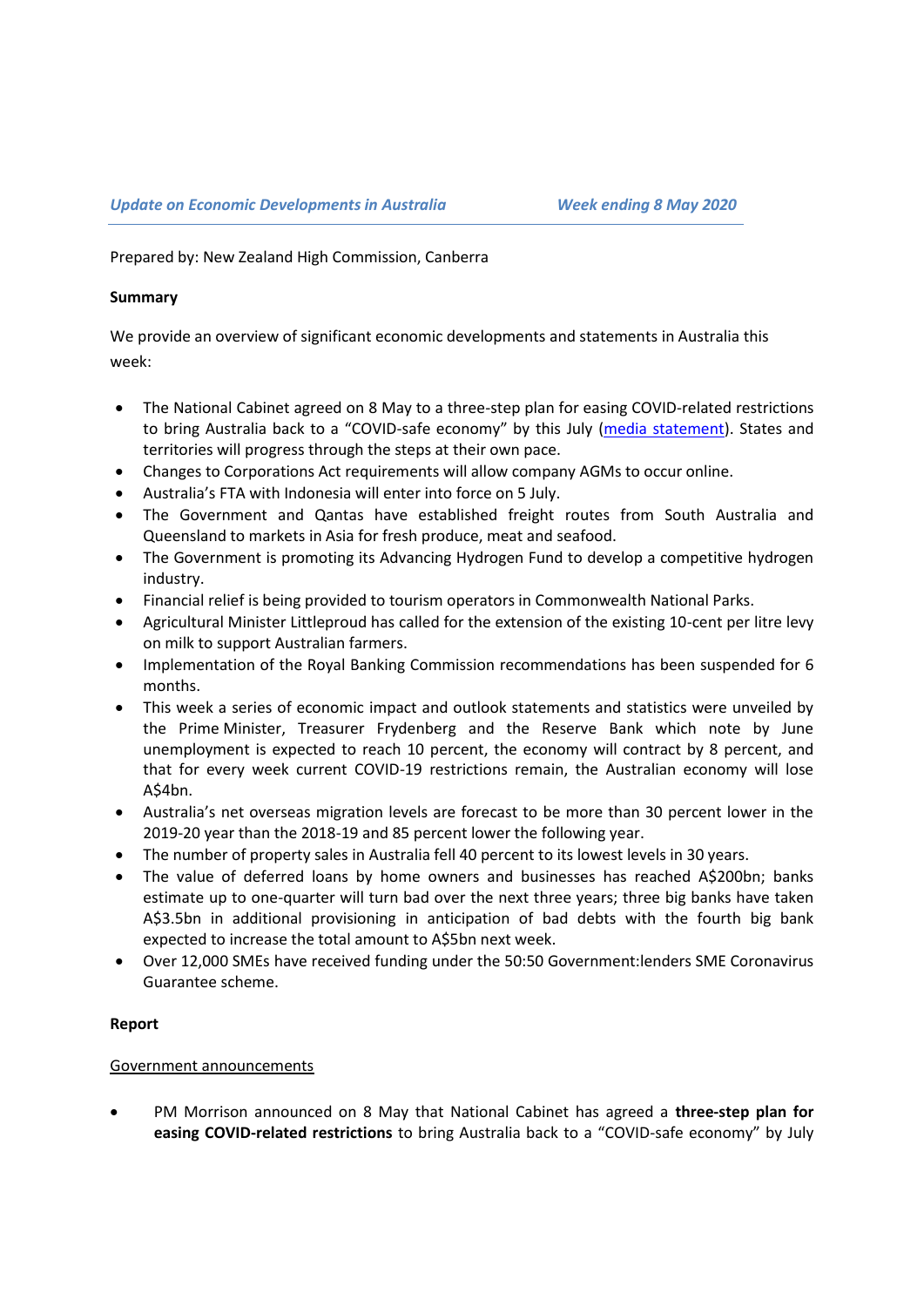this year (see media statement [here\)](https://www.pm.gov.au/media/update-coronavirus-measures-08may20). Individual states and territories will move at their own pace through the steps.

- Step 1 will focus on "carefully reopening the economy", giving Australians opportunities to return to work and social activities including gatherings of up to 10 people. It will include the re-opening of schools, retail, and small cafes/ restaurants, as well as local and some regional travel.
- Step 2 builds on this with gatherings of up to 20, and more businesses reopening including gyms, beauty services and entertainment venues such as cinemas
- Step 3 will see a transition to "COVID safe ways of living and working", with gatherings of up to 100 people permitted. It will be the "new normal" while the virus remains a threat. Most workers, by then, are expected to be back in the workplace. Interstate travel will likely resume. It may also involve resumption of trans-Tasman, Pacific and international student travel.
- The Government has announced changes to allow companies to convene annual general meetings, and other meetings prescribed under the **Corporations Act**, entirely online rather than face-to-face. The changes will also give businesses certainty that when company officers sign a document electronically, the document has been validly executed (se[e here\)](https://ministers.treasury.gov.au/ministers/josh-frydenberg-2018/media-releases/making-it-easier-business-operate-during-covid-19).
- Australia's **free trade agreement with Indonesia** will enter into force on 5 July. Trade Minister Simon Birmingham said "This is the most comprehensive bilateral trade agreement Indonesia has ever signed, and will give a competitive edge to Australian exporters, particularly at a time when many are doing it tough as a result of the COVID-19 crisis" (see [here\)](https://www.trademinister.gov.au/minister/simon-birmingham/media-release/free-trade-deal-indonesia-set-kick-5-july).
- The Government has announced it has helped secure a **critical freight route** for Queensland's seafood industry. Under this new agreement, Qantas will commence a weekly Brisbane-Cairns-Hong Kong route, adding to its Sydney-Cairns-Hong Kong freight route already in operation (see [here\)](https://www.trademinister.gov.au/minister/simon-birmingham/media-release/new-flights-get-seafood-exports-moving-again). The government has also promoted the commencement of a Singapore Airlines flight which will help distribute South Australian produce, seafood and meat **to Asian markets including Hong Kong, Thailand and China**. These flights are supported by the government's International Freight Assistance Mechanism.
- The Government has promoted its **Advancing Hydrogen Fund**. The new A\$300 million fund will finance projects focused on growing a clean, innovative, and competitive hydrogen industry in Australia. It is the Government's first financing fund that is dedicated to hydrogen projects. Energy and Emissions Reduction Minister Angus Taylor noted that, according to Bloomberg New Energy Finance, this fund, along with the recently opened A\$70 million Renewable Hydrogen Deployment Funding Round administrated by the Australian Renewable Energy Agency (ARENA), "is one of largest commitments to the hydrogen sector made by any government in the world" (see [here\)](https://www.minister.industry.gov.au/ministers/taylor/media-releases/backing-australian-hydrogen-industry-grow-jobs-economy-and-exports).
- The Government announced **tourism businesses operating in Commonwealth National Parks** managed by Parks Australia will benefit from a financial relief package. It includes temporary relief from licence and permit charges for tourism businesses operating in Kakadu and Uluru-Kata Tjuṯa National Parks. Deputy Prime Minister McCormack said "This support provides immediate relief to businesses and will continue to help the sector open up again once travel restrictions are lifted" (see [here\)](https://minister.awe.gov.au/ley/media-releases/supporting-tourism-businesses-in-commonwealth-national-parks).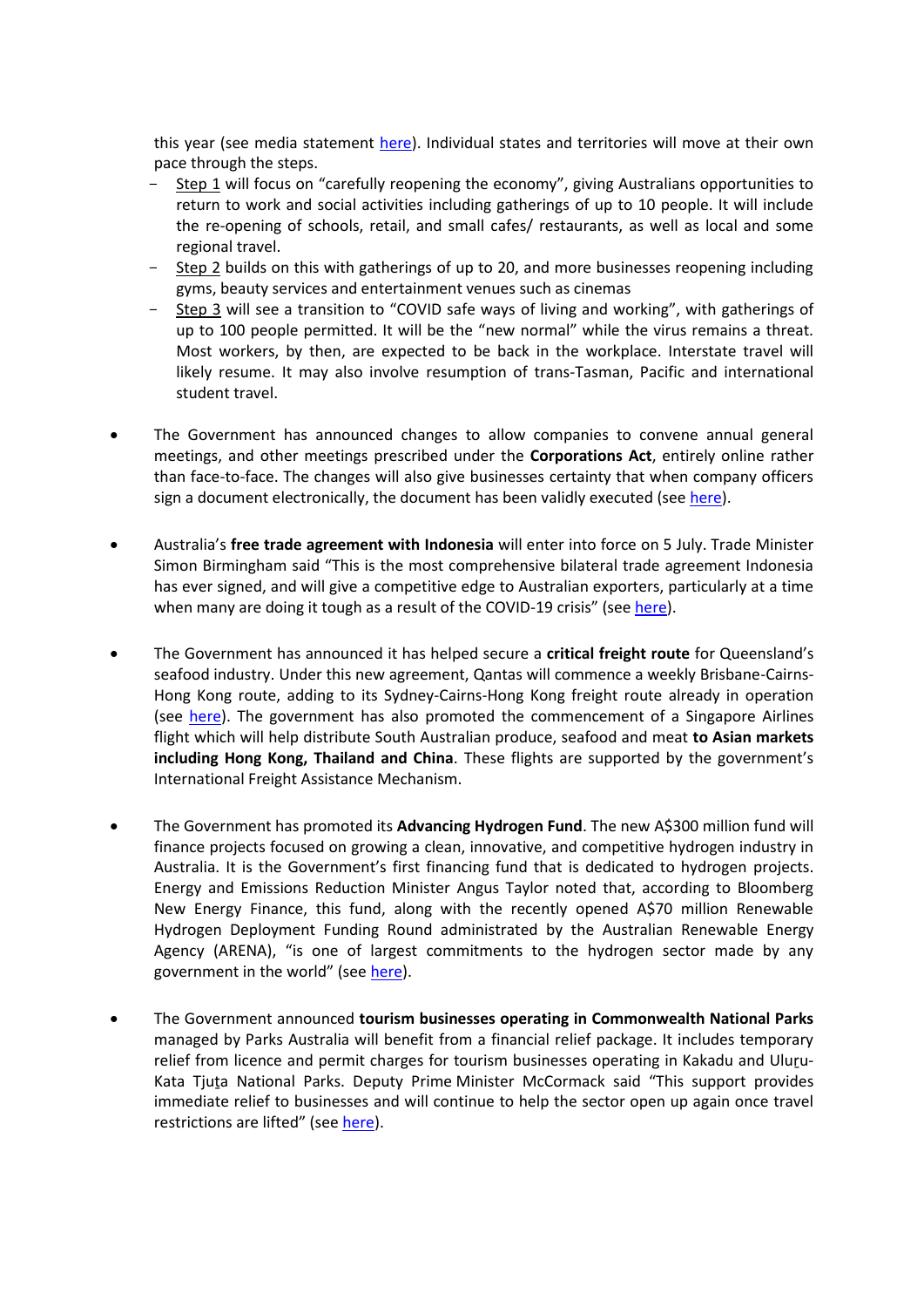- Agriculture Minister and deputy leader of the National Party David Littleproud has called for the **extension and expansion of the existing temporary 10-cent per litre levy on milk**, in order to further support dairy farmers who "have endured drought, fires and now they are dealing with increased uncertainty from the impacts of COVID-19." (see [here\)](https://minister.awe.gov.au/littleproud/media-releases/stop-milking-dairy) "It is only fair that retailers play their part in giving farmers a leg up during this difficult time. This is a way of making amends for damage to the industry during the years of A\$1 milk [per litre] prices." He supported farmers' calls for supermarkets to raise the per litre price of milk to \$1.50 and pass the increased revenue directly on to farmers, and also called for the levy to be applied to other dairy products. He noted that nearly 500 Australian dairy farmers left the industry in the last year "amid pressure from drought and market conditions".
- Treasurer Frydenberg announced on 8 May the decision to pause the implementation of the recommendations from the **Royal Commission into Banking** for six months to enable the financial services industry to focus on responding to the coronavirus economic downturn. Implementing the recommendations of the Royal Commission had previously dominated the Government's legislative agenda.

## Macroeconomic impacts and outlook

- This week there have been a series of statements by Government around the economic impacts of COVID for Australia and predictions for the road ahead. **Treasurer Frydenberg** delivered a speech on 5 May (see [here\)](https://ministers.treasury.gov.au/ministers/josh-frydenberg-2018/speeches/address-national-press-club), the **Prime Minister** has referred to **Treasury data** in his press conferences, and the **Australian Bureau of Statistics** (ABS) has released survey data on the business impacts of COVID-19 (se[e here\)](https://www.abs.gov.au/ausstats/abs@.nsf/mf/5676.0.55.003). Key points include: GDP
	- for every week current COVID-19 restrictions remain, the Australian economy will lose A\$4bn;
	- Treasury predicted GDP to fall by "over 10 percent" in the June quarter;
	- this took into account an anticipated reduction of around one third in net overseas migration in the 2019-20 year.

### Employment and welfare

- the unemployment rate is forecast to go up by around 5 per cent in three months to 10 percent;
- getting kids back to school enables getting "people back into jobs";
- Treasury estimate the first half of 2020 will see 708,000 jobs lost or impacted due to controls on industry and social distancing measures, a further 304,000 jobs due to schools being closed, and a further 516,000 jobs due to the slump in domestic and international demand;
- employee jobs have decreased by 7.5 percent and total wages by 8.2 percent between 14 March and 18 April;
- as at 5 May, 1 million people had lodged claims for the 'JobSeeker" welfare payment; 5 million people were registered for the JobKeeper wage subsidy scheme; more than 1 million people had accessed their superannuation savings totalling \$10bn; and 384,000 businesses had accessed \$7bn in cashflow assistance;
- On 8 May PM Morrison said Treasury expected easing restrictions could see some 850,000 jobs restored by July; if this occurred, unemployment rates estimated by both the Treasury and Reserve Bank may be overstated.

Sectors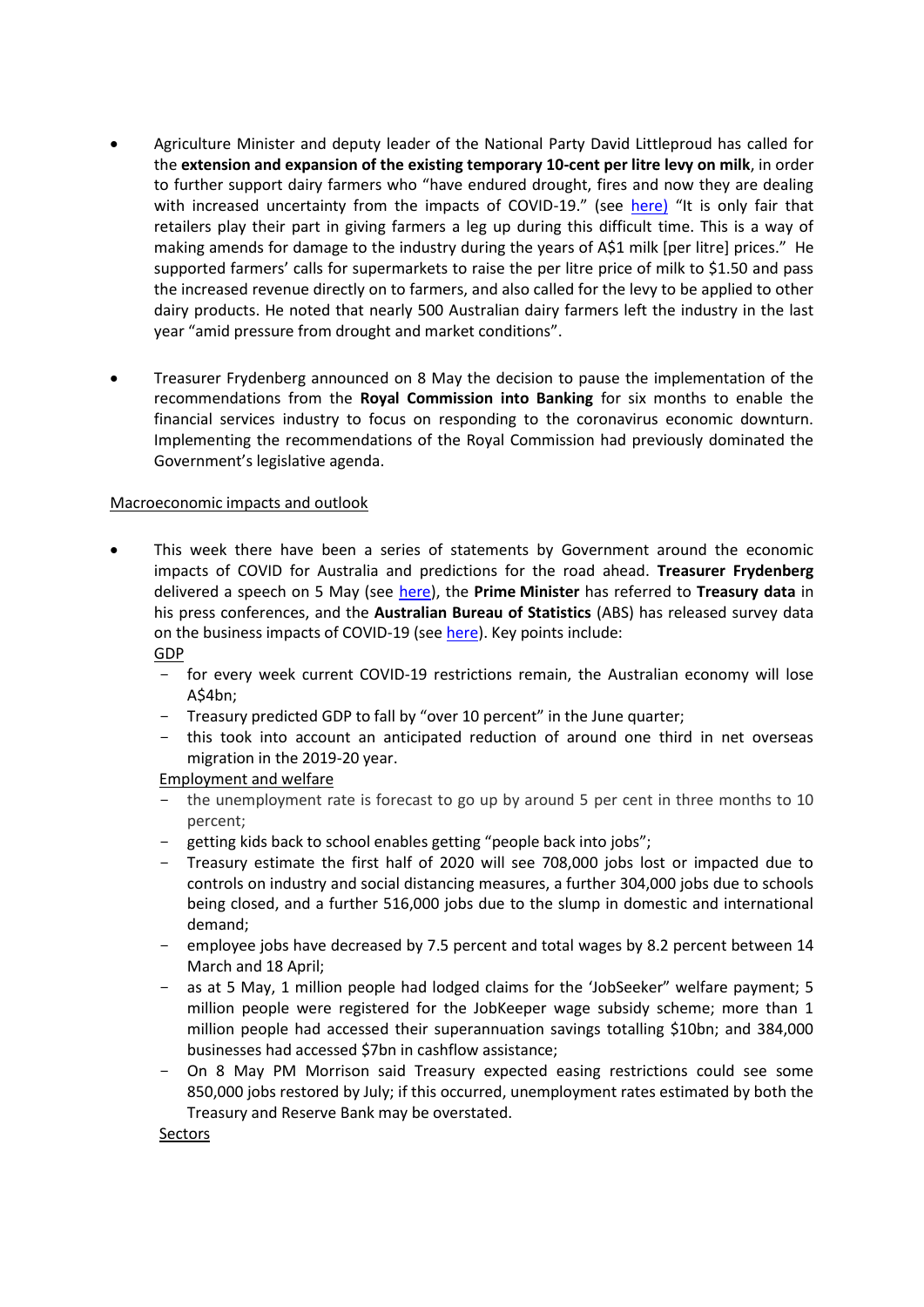- The accommodation and food services industry was the most impacted with around one in three jobs being lost in the month to mid-April. Data from the banks indicates spending on these services was down around 70 percent in late-April compared with the same period last year. Arts and recreational spending was down 60 percent over the same period.
- Agriculture, mining and construction have been able to adapt and in most cases continue to operate. An ABS survey showed 85 percent of mining businesses are still operating.
- The **Reserve Bank of Australia** (RBA) delivered a Statement on Monetary Policy on 8 May (full Statement [here\)](https://www.rba.gov.au/publications/smp/2020/may/) which includes its Economic Outlook [\(here\)](https://www.rba.gov.au/publications/smp/2020/may/economic-outlook.html). The RBA modelled three scenarios depending on different levels/timing of restrictions for its Outlook and figures below are based on its baseline ("plausible path") scenario. Key points include:
	- the Australian economy will contract by 8 percent by June owing to reductions in consumption and business investment;
	- the economy will recover enough to be down 6 percent by the end of the year;
	- unemployment will increase to 10 percent in June, while year-end unemployment will hit 9 percent. By June next year it will still be 8.5 percent;
	- wage growth will be reduced slightly to 2 percent in June from the previous forecast of 2.2 percent, while year-end wage growth will be just 1.5 percent, down from the earlier forecast of 2.3 percent;
	- headline inflation is expected to be negative in the June quarter (in year-ended terms) for the first time since the early 1960s, largely due to the fall in oil prices and the introduction of temporarily free child care;
	- slower population growth is also expected to translate into less demand for new construction.

Reserve Bank Governor Philip Lowe has also flagged a stronger than expected economic recovery if Australia's successful containment of the coronavirus allows more businesses to reopen earlier.

- The RBA released its regular "Chart Pack" with graphs on the Australian Economy and Financial Markets on 6 May, using data updated to 30 April (se[e here\)](https://www.rba.gov.au/chart-pack/).
- Industry Super Australia's chief economist, Stephen Anthony, **forecasts net debt** will hit the current ceiling of \$850bn, or 27 percent of GDP, by 2023.
- **Goldman Sachs** issued its first **more optimistic forecasts on the economy** due to further easing in restrictions: "Taking into account these dynamics, we have pulled forward slightly our forecast economic recovery… While we continue to look for a sharp 10 percent contraction in GDP in the June quarter 2020, we now expect a consumer-led recovery to commence one quarter earlier in the September quarter up 4.25 percent. Our recalibrated forecasts are closer to the "optimistic" scenario we described previously."
- Australia's **net overseas migration** (NOM) levels are forecast to be more than 30 percent lower in the 2019-20 year than the 2018-19 figure of 239,600. In 2020-21, NOM is forecast to be 85 percent lower than 2018-19 (i.e. less than 40,000), though that figure will depend heavily on how soon Australia's international borders can be reopened. Acting Immigration Minister Alan Tudge has confirmed that more than 300,000 temporary visa-holders have left Australia since the start of this year.